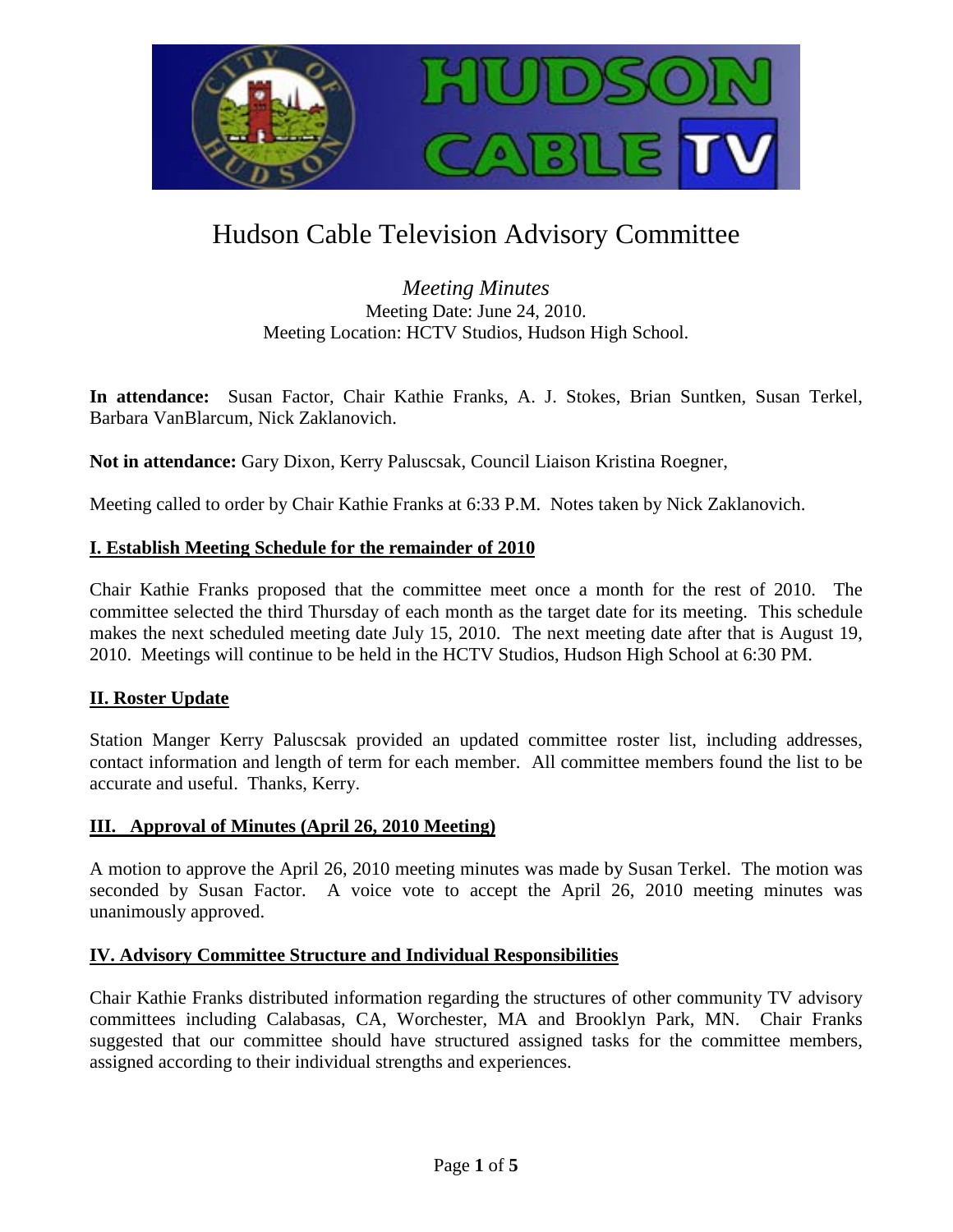# **IV. Advisory Committee Structure and Individual Responsibilities, continued**

To that end, Chair Kathie Franks distributed a list of responsibilities that will were assigned to each committee member. In summary they are: Nick Zaklanovich – Legal compliance; A.J. Stokes & Kerry Paluscsak Fiscal responsibility and budget; Brian Suntken – Community interface; Chair Kathie Franks – Fundraising; Susan Terkel – Program development; Susan Factor – School collaboration; Barbara VanBlarcum & Chair Kathie Franks – Volunteer corps development. Starting with the July meeting, each member will be asked to report on their area of responsibility.

## **V. Station Manager's Report: Kerry Paluscsak**

Due to a prior production commitment, Kerry Paluscsak submitted a written Station Manager's Report.

In summary, Kerry reports that programming is being added to the on line video-on-demand service. A summary of programming availability was sent to Jody Roberts, communications manager for the City Of Hudson, who sent out a press release concerning the on-demand service to the Hudson Hub-Times and the social media services of the City. Barbara VanBlarcum has added mentions of the ondemand service to the weekly Hub-Times listing relating to HCTV.

Steven Talarcek, a 9-year employee of HCTV has resigned his position due to completion of his college degree and the co-op requirements resulting from his degree.

Kerry will work with Deputy City Manager Paula Ryan in reclassification of some current employees and / or work on determining the posting of open positions.

In regards to the school journalism class, Kerry is hopeful that classroom space issues can be worked out to minimize the impact on the HCTV operations.

## **VI. Public Access Coordinator's Report – Barbara VanBlarcum**

## *Public Access Programming*

The following is Barbara VanBlarcum's list of Public Access programming producers and programs:

Hudson Presbyterian Church - a program about one of their service projects; Holy Trinity Anglican Church - a new monthly program "Joy on the Journey"; The Learned Owl Book Shop - "Book Chat" with Mary McDonald featuring local authors; Hudson Montessori School - Middle School Graduation and "I Am a Peacemaker" production; Christ Church Episcopal - Weekly Sunday services; Concert on the Green series - 2010 Hudson Summer Music Festival - concerts through August; Kabir Bhatia - "Up Late" and "Kabir Power Hour" programs; "Good Medicine" with Mary Sheehan" - a new series featuring health professionals; "Chop Cook Eat" with Carla Snyder - a new series of cooking lessons for twenty-somethings; "Northwoods Cooking Show" - an acquired program from Minnesota and The Hudson Community Education & Recreation taped a program about their summer offerings.

Barbara asked the committee members to continue to spread the word concerning the On-Demand availability of HCTV programming.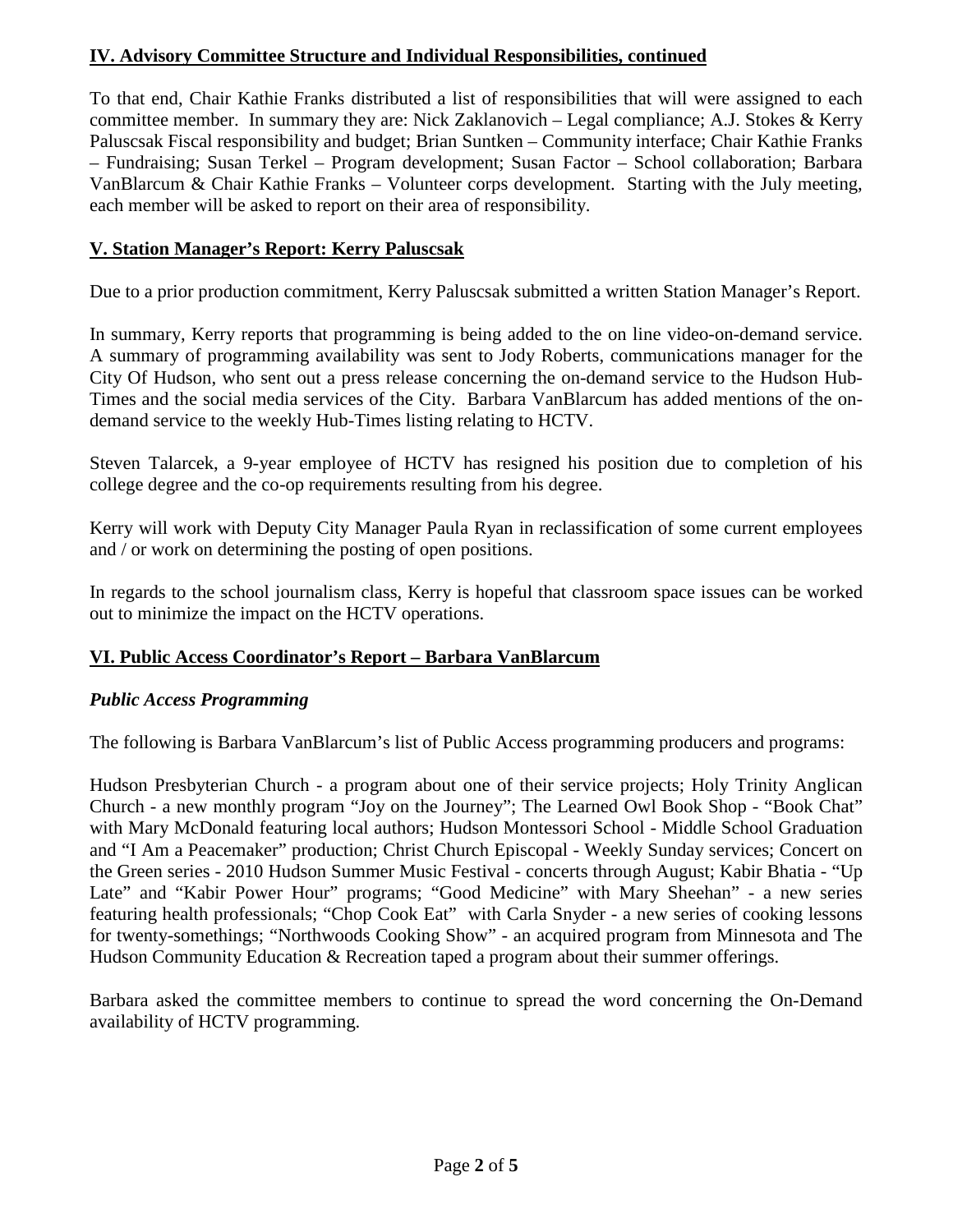# **VII. "Made Possible By"**

Chair Kathie Franks put forward the idea of getting local business sponsorship for HCTV programming, using the "Made Possible By" banner. Local businesses could provide grants that will help with program costs while gaining exposure on HCTV by a "made possible by" endorsement. "Made possible by" grants from businesses could help fill the gap in funding left by the fee reduction or elimination in fees from the cable franchise.

Barbara explained that the "Up Late" show hosted by Kabir Bhatia is a public access program with its own budget and its own production staff. "Good Day in Hudson" with Frank Youngwerth is an HCTV produced program, but Frank solicits his own financial support from local businesses.

Susan Terkel requested that HCTV come up with a "ballpark" figure for the production costs of an hour-long local access program for future reference in providing information to potential public access program producers.

## **VIII. Letter of Inquiry & Project Funding for Local "Unsung Heroes"**

No discussions were conducted concerning this subject.

## **IX. Community Event Coverage**

Chair Kathie Franks reported that she received several phone calls indicating that the coverage of the Hudson Memorial Day Parade was lower in quality than in year's past. Live, on-site commentary was not included for this year's parade and fewer cameras were in use due to a scale back due to budgetary concerns.

The loss of the overhead shot from the utility truck was also noted as a major deficiency in the parade coverage. The Boy Scouts reported that they were "let down" by the coverage provided of the parade. Susan Terkel suggested that the Boy Scouts could produce their own show about their participation in the parade.

A discussion on how to improve coverage for next year's Memorial Day parade ensued. Chair Kathie Franks suggested that if live commentary is not recorded on the spot, that voice-over commentary could be added. Kathie also suggested that preliminary information regarding the floats and the participants in the parade must be gathered to provide insight and subjects for the voice-over commentary.

For the upcoming fireworks display, Brian Suntken suggested that Kabir Bhatia could be used to walk among the citizen attendees to solicit comments about the event.

Brian Suntken indicated that the most recent Hudson Summer Music Festival, "Music on The Green" coverage that included Stan Hywet's Goodyear Concert Band, was less than a quality presentation. Brian said that beyond the music not being of prime quality, the placement of the band members made it impossible to "see" beyond the first two rows of musicians. As a possible solution, A. J. Stokes suggested that a riser could be built to raise the recording camera above ground level, so that more of the band members could be seen on camera.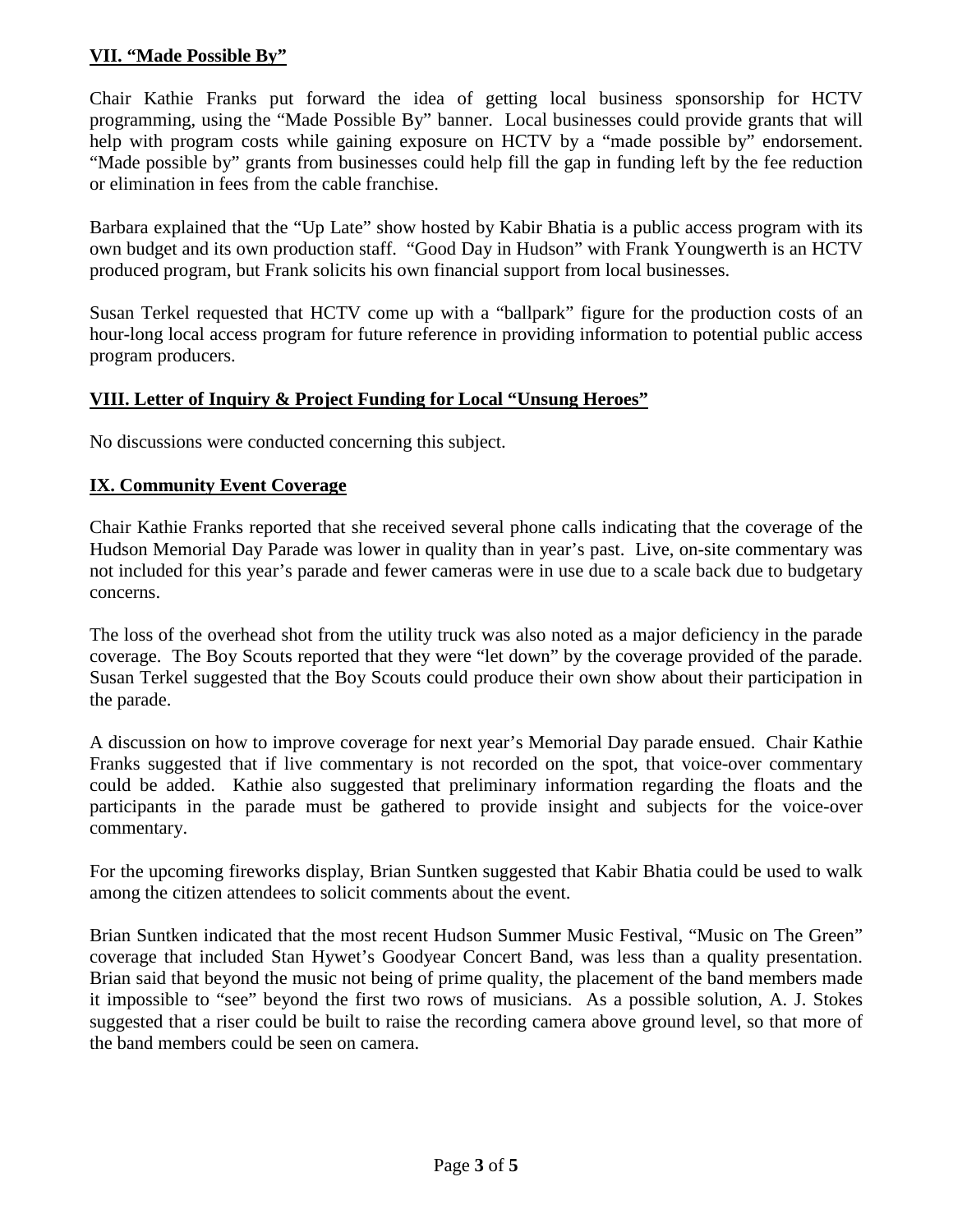# **X. Public Comment**

No public comment was offered.

#### **XI. Member Comments, Questions and Suggestions**

Below listed are the comments, questions and suggestions put forward by the committee members, grouped according to the originating member.

#### *Chair Kathie Franks –*

The Youth Development Center (YDC) utilization may be a subject on which we can look at providing more information.

Publishing promotional pamphlets could be a waste of time - it is human contact that is important to promote interest.

*Susan Terkel –*

Susan suggested that a goal be set for recruiting volunteers to work on local event coverage and to expend coverage of local happenings.

Ellen Smith of the Hudson Public Library will work with us to expand knowledge of HCTV. The library facilities could also be used for video editing training and program editing. In response, Barbara VanBlarcum noted that the library uses the Premier Elements software package for editing, but the required mass file storage capacity may not be available on the library's systems.

We need more comedy as part of our programming offerings.

Can we approach other interests in the community for programming ideas and possible support?

We need a short video promoting the station. We could possibly get the Hudson Library to help with the marketing of HCTV.

Susan suggested making five workshop presentations on the HCTV equipment that is available and the production of a show - perhaps get the kids involved.

The community needs to learn what we (HCTV) have and what we do. Targets for this information should be the young, the old and everyone in between.

We need a pamphlet to explain public access. Barbara VanBlarcum provided a pamphlet that was done a few years ago that provides a lot of good information. Perhaps we can build on this pamphlet and expand it.

Susan volunteered to provide an outline of the five proposed promotional workshops by the next meeting.

Susan suggested that Kent State University could supply an intern to work on HCTV projects as part of their Journalism classes.